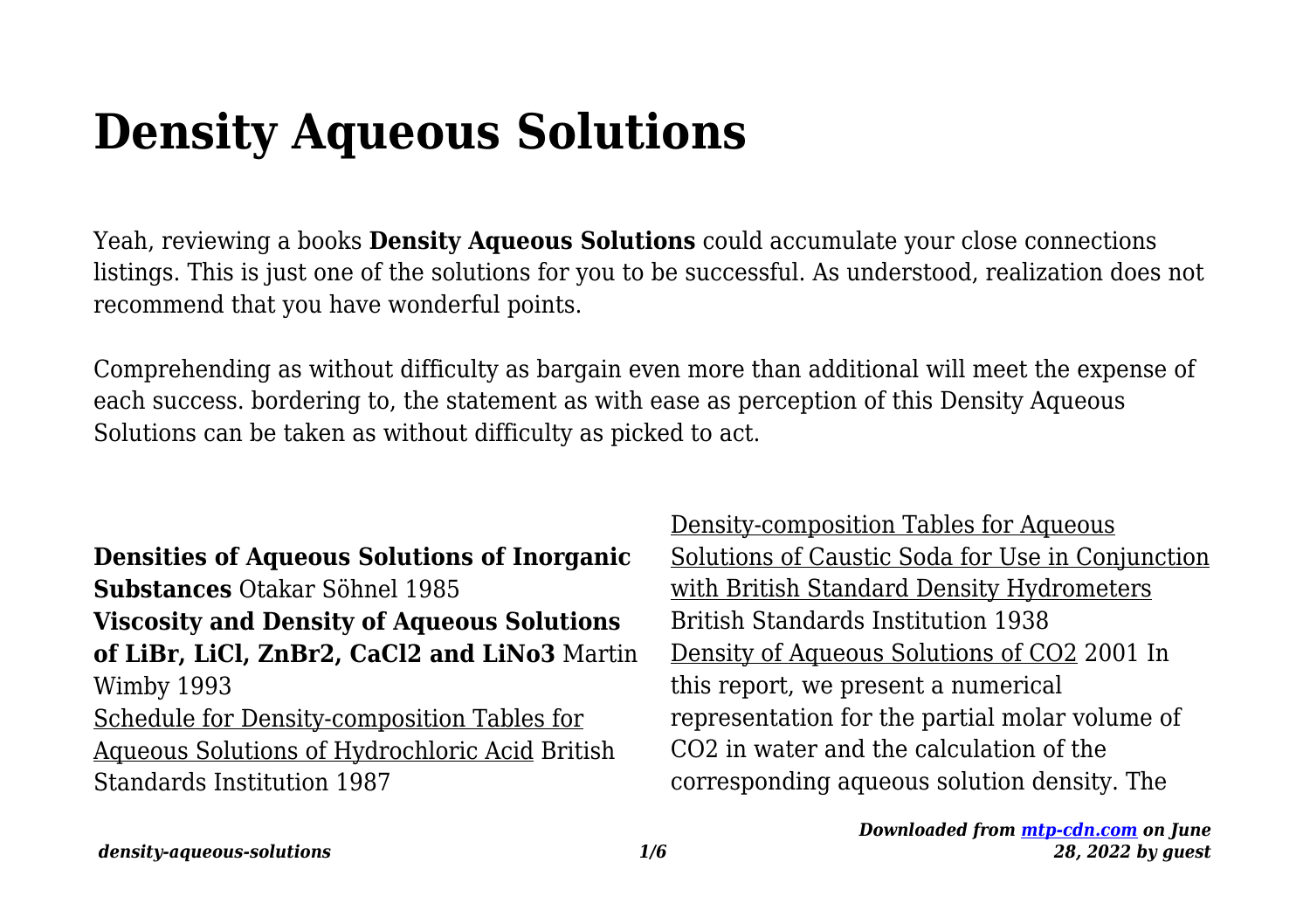motivation behind this work is related to the importance of having accurate representations for aqueous phase properties in the numerical simulation of carbon dioxide disposal into aquifers as well as in geothermal applications. According to reported experimental data the density of aqueous solutions of CO2 can be as much as 2-3% higher than pure water density. This density variation might produce an influence on the groundwater flow regime. For instance, in geologic sequestration of CO2, convective transport mixing might occur when, several years after injection of carbon dioxide has stopped, the CO2-rich gas phase is concentrated at the top of the formation, just below an overlaying caprock. In this particular case the heavier CO2 saturated water will flow downward and will be replaced by water with a lesser CO2 content.

Electrochemistry of High Density Light Metals in Aqueous Solutions Unesco

A Study of Human Low Density Lipoproteins in

# Aqueous Solutions Using Dielectric Methods G. S. Chana 1980 **British Standard Density-composition Tables for Aqueous Solutions of Sulphuric Acid** British Standards Institution 1959 *Schedule for Density-Composition Tables for Aqueous Solutions of Sulphuric Acid* British Standards Institute Staff 1987-12-23 Sulfuric acid, Solutions, Density, Hydrometers, Surface tension, Temperature, Error correction, Errors, Mass, Concentration (chemical) **On the Density of Weak Aqueous Solutions of Certain Sulphates** James Gordon MacGregor 1890 **Study of the Partial Density of the Solvent in Aqueous Solution of Electrolytes** S. Lengyel 1961 Study of the Partial Density of the Solvent in Aqueous Solutions of Electrolytes Lengyel, S 1961 *Viscosity and Density of Aqueous Solutions of*

*LiBr, LiCl, ZnBr2, CaCl2 and LiNo3* Martin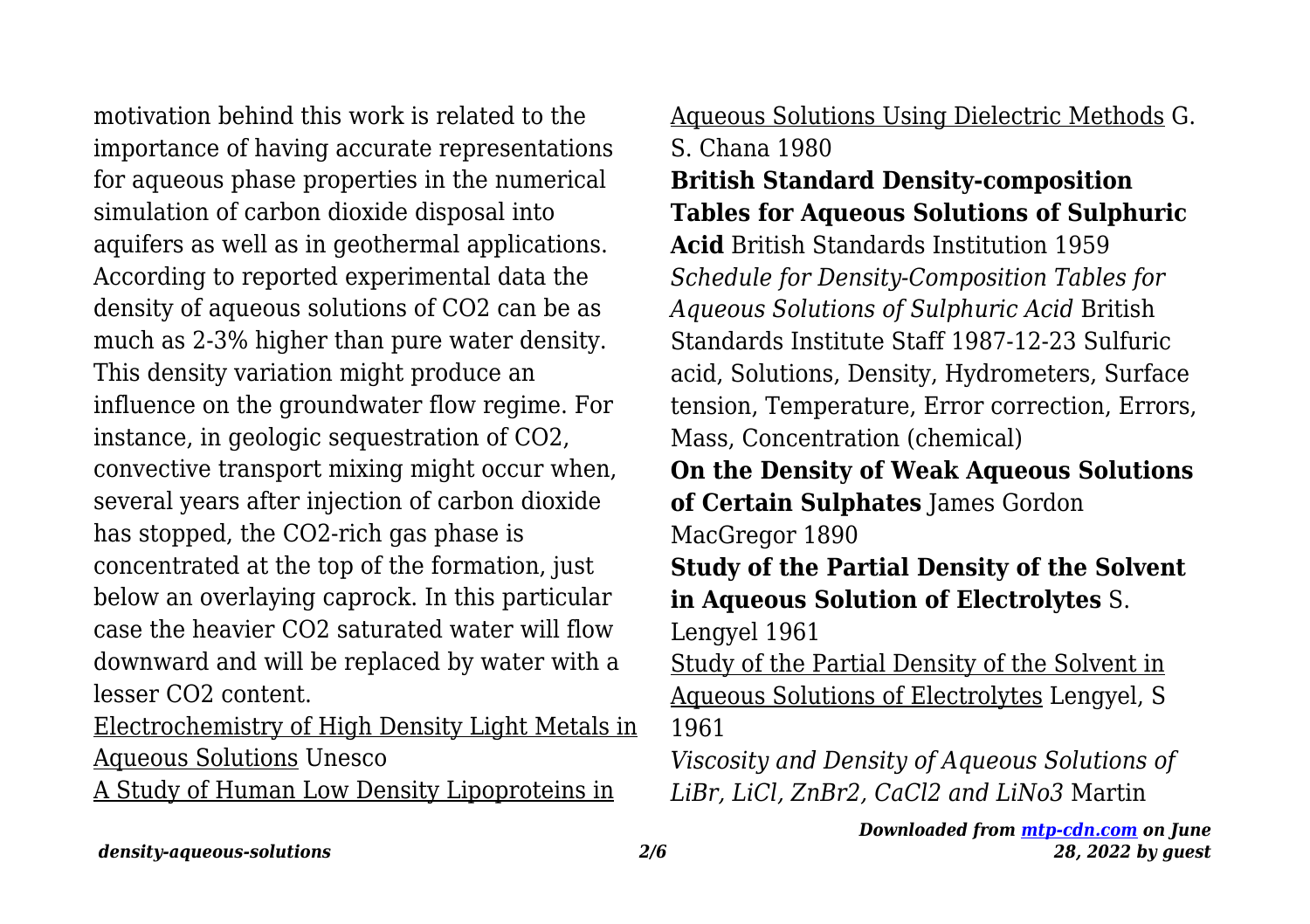#### Wimby 1993

#### **Schedule for Density-composition Tables for Aqueous Solutions of Nitric Acid** British Standards Institution 1987

# **British Standard Density-composition Tables for Aqueous Solutions of Nitric Acid** British Standards Institution 1957 *On the Density of Weak Aqueous Solutions of Nickel Sulphate* James Gordon MacGregor 1891 **Electrical Conductance, Density, and Viscosity Measurements of Aqueous Solutions of Hydroxylamine Hydrochloride at 25c** Jimmie J. Nelson 1962 The investigation determined the electrical conductance, density and viscosity of aqueous solutions of hydroxylamine hydrochloride at 25C. A

comparison of the experimental results with those obtained by using a theoretical equation developed by Onsager was made. The elec trical conductance measurements were obtained by the use of a Leeds-Northrup Wheatstone Bridge and a Jones Conductance Cell in a constant-

temperature bath. CannonFenske-Oswald viscometers in the constant-temperature bath were used to obtain the kinematic viscosities. An approximately 25 ml calibrated pycnometer was used to measure densities. The electrical conductance measurements for NH2OH. HC1 indicated that equivalent conductance = 153.15 and the slope of the equivalent conductance vs. (C)  $1/2$  curve in the dilute range (slope = 260.5) was approximately equal to the calculated theoretical value for a 3-1 electrolyte. The density varied linearly with concentration from 0.99707 gm/ml for pure water to 1.0921 gm/ml for a 3.507 molar solution of NH2OH. HC1. The viscosity varied as an approximately straight line with concentration. Corrected values of viscosity ranged from 0.8963 centistokes for pure water to 1.050 centistokes for the 3.507 molar solution.

## **Thermophysical Properties of Lithium Bromide + 1, 2-Propanediol Aqueous Solutions Solubility, Density and Viscosity**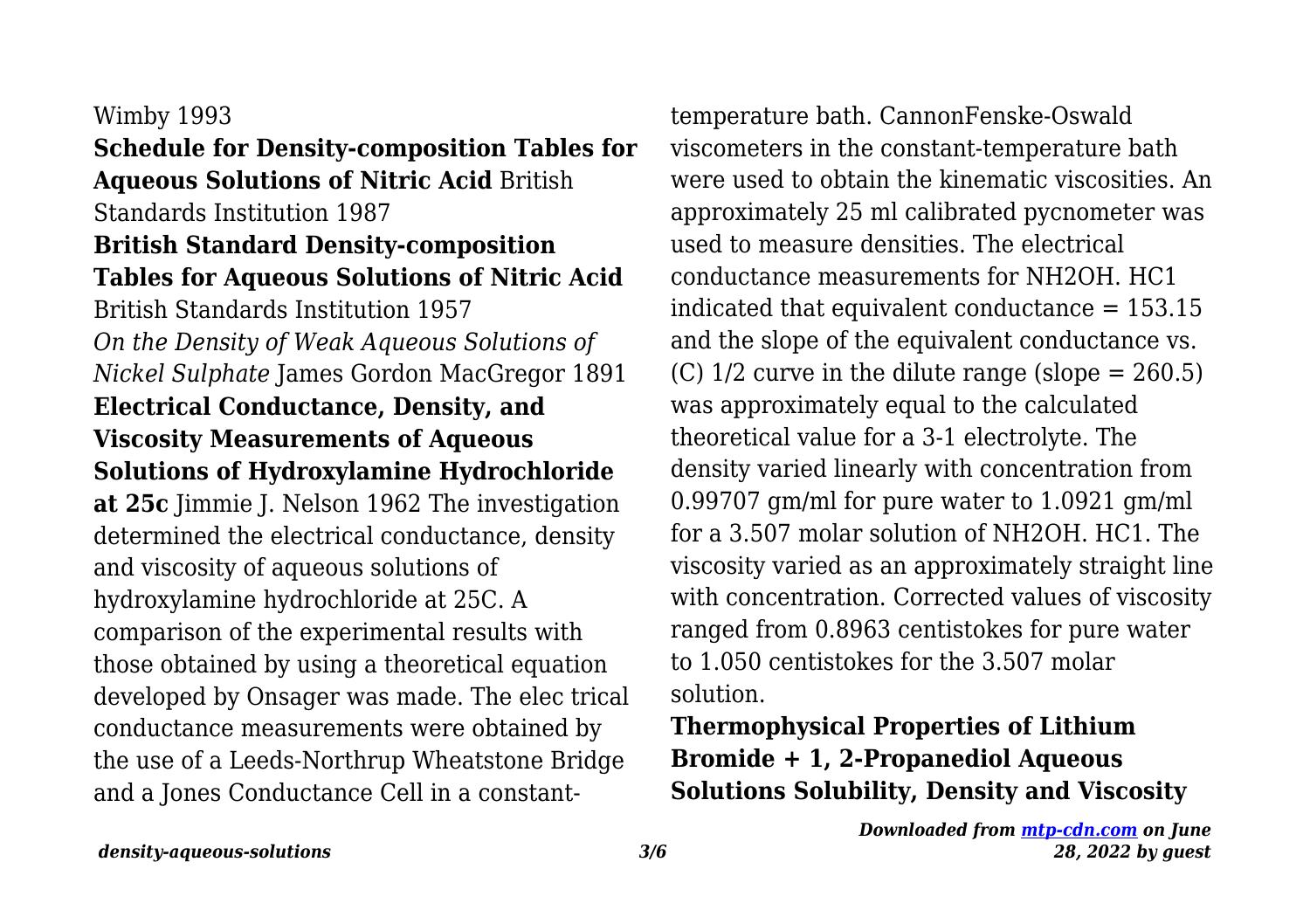2012 The solubilities, densities and viscosities of lithium bromide (LiBr) + 1, 2-propanediol (HO-CH2-CHOH-CH3) aqueous solution (mass ratio of LiBr/HO-CH2-CHOH-CH3 =  $3.5, 4.5$  and  $5.5$ ) were measured in the mass fraction range from 0.30 to 0.75. Solubility measurements were performed by the visual method in the temperature range of (271.15 to 345.15) K. The density measurements were made using an automated vibrating tube density meter, and the viscosity measurements were carried out with an automated falling-ball viscometer in the temperature range of (293.15 to 363.15) K. The density and viscosity data were correlated with appropriate regression equations as a function of the mass fraction and temperature. The maximum average absolute deviations (AAD) between experimental and correlated data were 0.08% and 1.51% for densities and viscosities, respectively.

Densities and Refractive Indices of Aqueous Solutions. Diethylenetriamine,

#### Triethylenetetramine, and

Tetraethylenepentamine Denis J. Rouleau 1962 Continuing an investigation of the effect of chemical structure on density and refractive index, data were obtained for aqueous solutions of diethylenetriamine, triethylenetetramine, and tetraethylenepentamine. The purification procedures and methods of analysis described by Chu and Thompson were employed. Refractive index and density data were determined at 25C. (Author). *Density-composition Tables for Aqueous Solutions of Nitric Acid* British Standards Institution 1957 *On the Density of Aqueous Solutions of Potassium Palmitate* Herman J. Byrd 1940 **Density Prediction of Multicomponent Aqueous Solutions from Binary Data** 1975 **Relation Between Composition and Density of Aqueous Solutions of Copper Sulphate and Sulphuric Acid** Homer Denison Holler 1917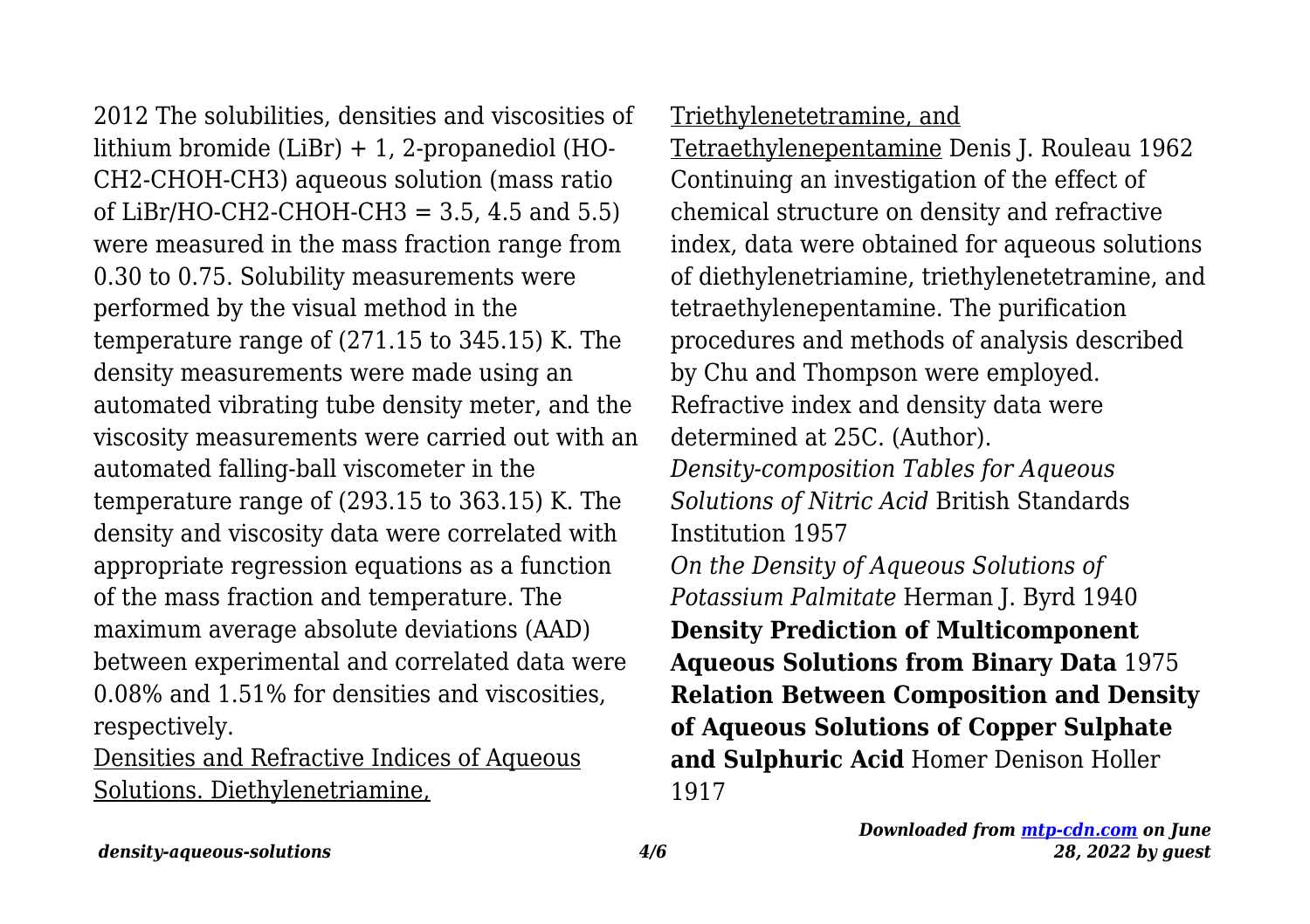# **Density-composition Tables for Aqueous Solutions of Sodium Chloride and of**

**Calcium Chloride** British Standards Institution 1960

*On the Density Measurements of Aqueous Solutions of Potassium Palmitate* Glenn Edwin Welde 1941

**Density-composition Tables for Aqueous Solutions of Sulphuric Acid for Use in Conjunction with British Standard Density Hydrometers** British Standards Institution 1937 **The Accurate Determination of Densities of Aqueous Solutions** David R. Schink 1958 *Density-composition Tables for Aqueous Solutions of Hydrochloric Acid* British Standards Institution 1957

*Density-composition Tables for Aqueous Solutions of Sul[* British Standards Institution 1987

**On the Variation of the Density with the Concentration of Weak Aqueous Solutions of Certain Salts** James Gordon MacGregor

1889

*On the Density of Aqueous Solutions of Lauryl Sulphonic Acid* Harold Eugene Kirkby 1943 *Density-composition Tables for Aqueous Solutions of Sulphuric Acid* British Standards Institution 1987

**A Study of the Density of Aqueous Solutions of Nickel Sulphate** Hueston Marion

Louderback 1940

Viscosity and Density of Aqueous Solutions of LiBr, LiCl, ZnBr2, CaCl2 and LiNo3 Martin Wimby 1993

**New Constants for Density Equation of Mixed Aqueous Solutions of Electrolytes - UO2(NO3)2, Pu(NO3)4 and Nitric Acid** Shekhar Kumar 2002

**Schedule for Density-Composition Tables for Aqueous Solutions of Nitric Acid** British Standards Institute Staff 1987-12-23 Nitric acid, Solutions, Hydrometers, Density, Errors, Error correction, Surface tension, Temperature, Mass, Concentration (chemical)